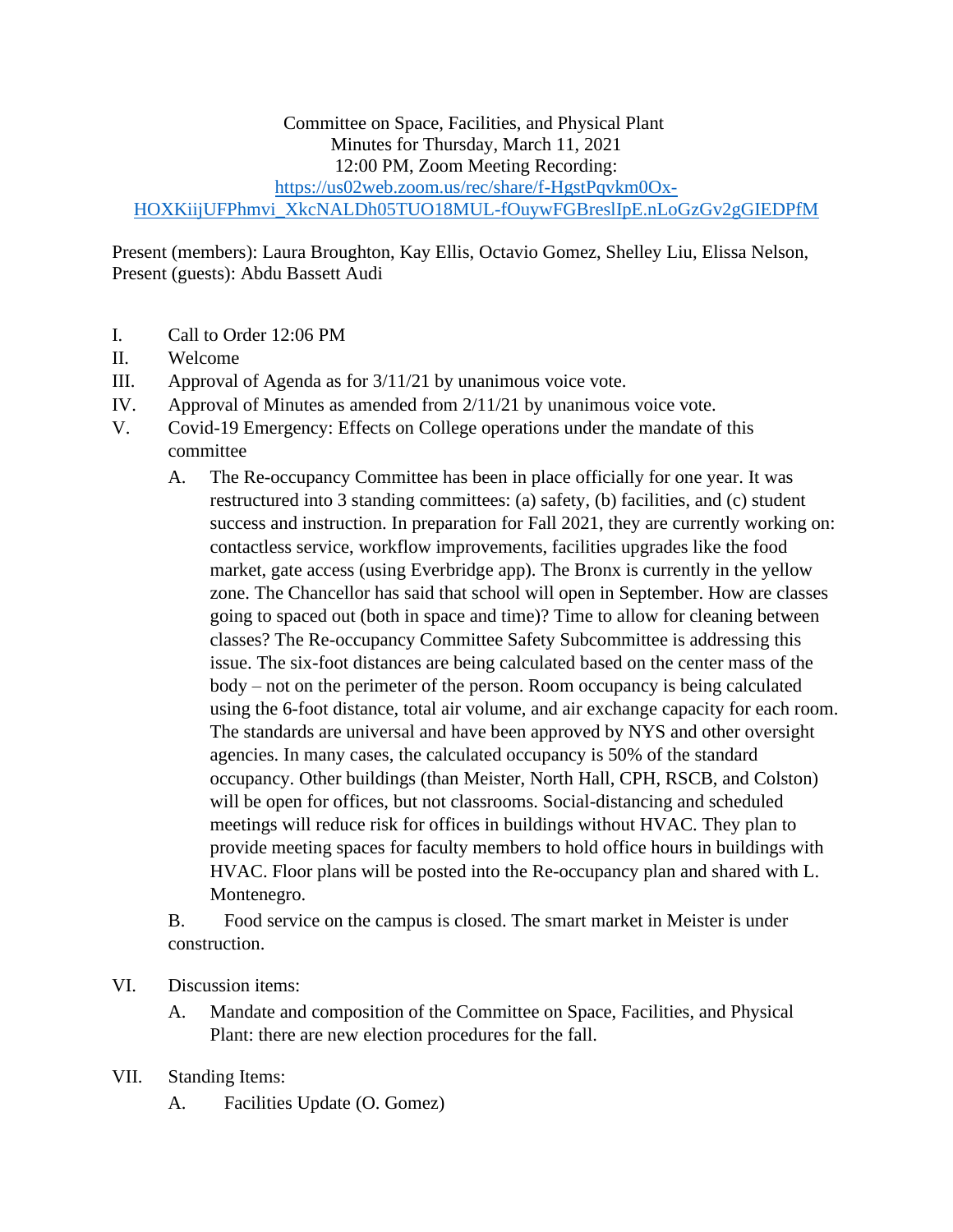- 1. RSCB roof & façade project: They are 99% complete. 99% of scaffolding has been removed. Working on final terrace.
- 2. The GML roof membrane has been completed. They are in the process of adding the copper on the roof. They are preparing to remove the upper cupola, which will be completely replaced with a new safety glass and aluminum structure.
- 3. They are starting demolition for the GML egress project.
- 4. The 2020 Patterson automotive garage and Meister Lab is moving quickly about 60 to 70% complete, it will potentially be done by late spring/ early summer.
- 5. The local law 11 project is about 85% complete for Colston exterior and the bridges and Community Hall exterior should be done by the end of the semester.
- 6. The contractors are complying with all safety regulations.
- 7. Lighting project: The project has been awarded for Meister. Meister lights will be replaced in 2021. Four other buildings (Colston, CPH, Nichols, & Loew) are starting their design to also have all light fixtures replaced with LEDs.
- 8. Utility upgrade IV project (new electrical service building) is complete they are finishing the punchlist.
- 9. Phase V electrical infrastructure 13 substations are being installed first major shutdowns of Meister Hall next weekend and then spring break recess. All buildings on campus will have this done (removing old breakers). Many buildings will require multiple shutdowns (including Meister).

10. Four buildings are getting a new fire alarm system (Colston/Community, Nichols, Bliss, Gould). It will start near the end of March. This is part of the twelve-building fire alarm project. They picked the ones in most need and least likely to be occupied. The remaining 8 buildings will be done later.

11. The weather monitoring station on  $9<sup>th</sup>$  floor Meister got new instruments and the roof was repaired using grant funding supplied by Neal Phillip.

- 12. The heat exchanger for CPH was changed.
- B. Parking and Campus Access
	- 1. A fee increase is unlikely at this time. A fee analysis right now would also be affected by the severe decrease in enrollment. However, the parking arm provides the opportunity to charge by visit (in addition to having an annual pass). A Parking Report does not seem realistic at this time. Each year about \$160,000 is taken in by Auxiliary Enterprises (which includes the parking fees).
	- 2. An automated parking arm at gates is being procured. There is a quote from the vendor. The arm should respond using your BroncoID.
- C. Sustainability
	- 1. Report: